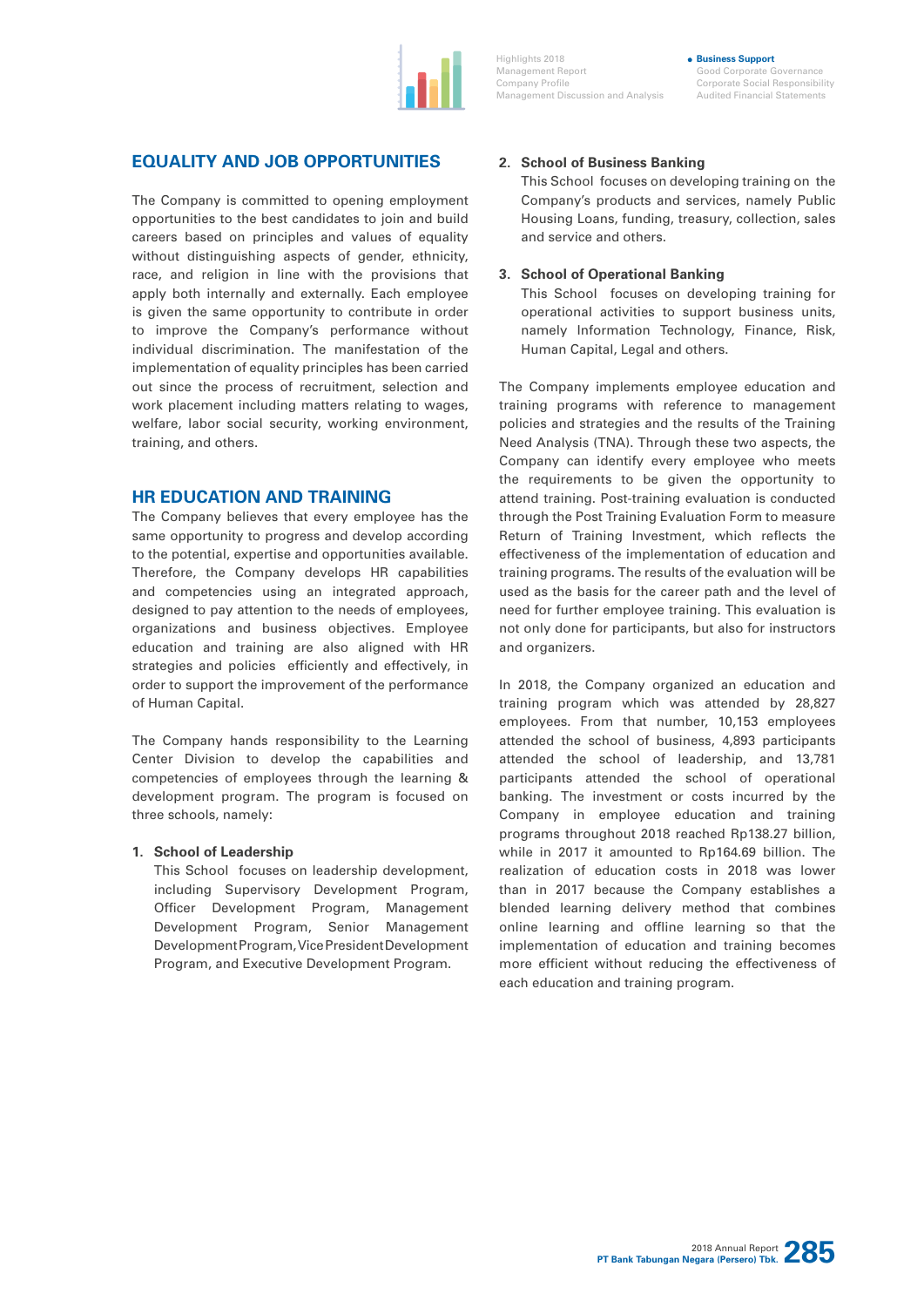# **Table of Types, Objectives, and Participants/Job Position Level**

|                            | <b>Training Objectives</b>                                                              | <b>Position Level</b>                                                                                                                                                                                                                                                                        | <b>Number of Participants</b> |        |
|----------------------------|-----------------------------------------------------------------------------------------|----------------------------------------------------------------------------------------------------------------------------------------------------------------------------------------------------------------------------------------------------------------------------------------------|-------------------------------|--------|
| <b>Type of Training</b>    |                                                                                         |                                                                                                                                                                                                                                                                                              | 2018                          | 2017   |
|                            |                                                                                         |                                                                                                                                                                                                                                                                                              |                               |        |
| Leadership                 | Focus on developing leadership                                                          | Junior staff<br>٠<br><b>Staff</b><br>Senior staff<br><b>Assistant Manager</b><br>Manager<br>٠<br>Senior Manager<br>Ass. Vice President<br>Vice President<br>Exec. Vice President<br>Sr. Vice President<br>Direksi & Komisaris<br>٠                                                           | 4,893                         | 1.112  |
| <b>Business</b>            | Focus on developing training on<br>products and services                                | Junior staff<br>$\bullet$<br><b>Staff</b><br>$\bullet$<br>Senior staff<br><b>Assistant Manager</b><br>Manager<br><b>Senior Manager</b><br>Ass. Vice President<br><b>Vice President</b><br><b>Exec. Vice President</b><br>$\bullet$<br>Sr. Vice President<br>Direksi & Komisaris<br>$\bullet$ | 10,153                        | 13,295 |
| <b>Operational Banking</b> | Focus on developing training for<br>operational activities to support<br>business units | Junior staff<br>٠<br>Staff<br>Senior staff<br><b>Assistant Manager</b><br>Manager<br>٠<br>Senior Manager<br>Ass. Vice President<br>Vice President<br>Exec. Vice President<br>Sr. Vice President<br>Direksi & Komisaris<br>٠                                                                  | 13,781                        | 9,736  |

## **Table of Domestic Scholarship**

| No. | <b>University</b>                                                      | <b>Recepient</b> | <b>Academic Degree</b> |
|-----|------------------------------------------------------------------------|------------------|------------------------|
|     |                                                                        |                  |                        |
| 1   | Binus University, Jakarta                                              | 1 Employee       | Bachelor (S1)          |
| 2   | STIE Atma Bhakti, Surakarta                                            | 1 Employee       | Bachelor (S1)          |
| 3   | STIE Indonesia Membangun, Serang                                       | 1 Employee       | Bachelor (S1)          |
| 4   | STIE Indonesia, Banjarmasin                                            | 1 Employee       | Bachelor (S1)          |
| 5   | STIE Kusuma Negara, Jakarta                                            | 1 Employee       | Bachelor (S1)          |
| 6   | STIE Persada Bunda, Riau                                               | 1 Employee       | Bachelor (S1)          |
| 7   | STIE Urip Sumoharjo, Surabaya                                          | 1 Employee       | Bachelor (S1)          |
| 8   | STMIK Bina Sarana Global, Tangerang                                    | 1 Employee       | Bachelor (S1)          |
| 9   | Universitas 17 Agustus 1945, Cirebon                                   | 1 Employee       | Bachelor (S1)          |
| 10  | Universitas Balikpapan, Balikpapan                                     | 2 Employee       | Bachelor (S1)          |
| 11  | Universitas Batam, Batam                                               | 2 Employee       | Bachelor (S1)          |
| 12  | Universitas Esa Unggul, Jakarta                                        | 1 Employee       | Bachelor (S1)          |
| 13  | Universitas Islam Kalimantan Muhammad<br>Arsyad Albanjari, Banjarmasin | 1 Employee       | Bachelor (S1)          |
| 14  | Universitas Kuningan, Kuningan                                         | 2 Employee       | Bachelor (S1)          |
| 15  | Universitas Mercu Buana, Jakarta                                       | 1 Employee       | Bachelor (S1)          |
| 16  | Universitas Muhammadiyah, Gresik                                       | 1 Employee       | Bachelor (S1)          |
| 17  | Universitas Muhammadiyah, Mataram                                      | 1 Employee       | Bachelor (S1)          |
| 18  | Universitas Pasundan, Bandung                                          | 1 Employee       | Bachelor (S1)          |
| 19  | Universitas PGRI Adi Buana , Surabaya                                  | 3 Employee       | Bachelor (S1)          |